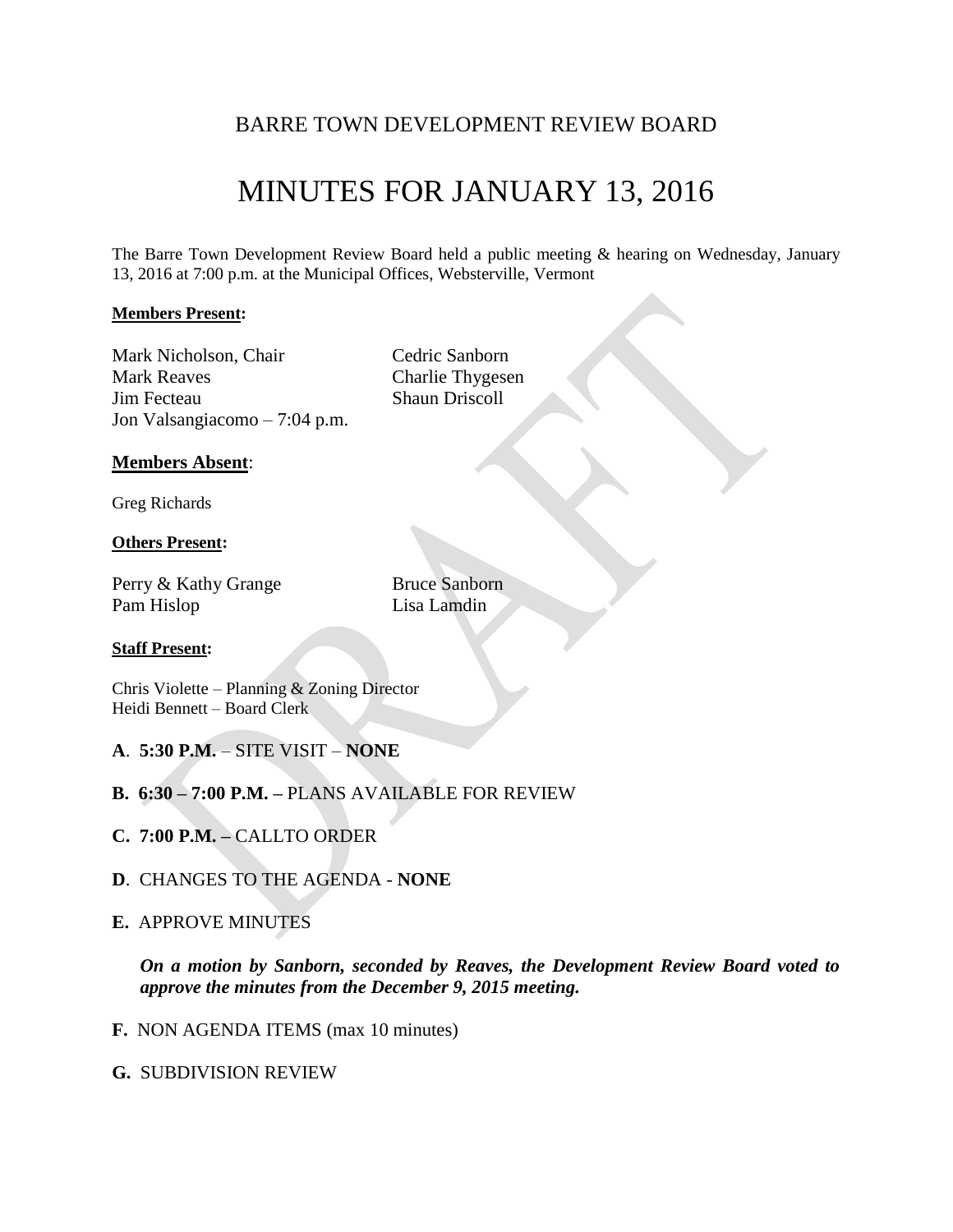#### 1) PRELIMINARY REVIEW

### **APPLICANT: THYGESEN**

**Request by Charles & Beverly Thygesen for preliminary approval a 2-lot subdivision on property located off Meadow Wood Drive; Parcel ID 022/024.00; Zoned: High Density Residential; P-15000020**

Consultant: Chase & Chase

Date: January 8, 2016

#### **STAFF REPORT/REVIEW COMMENTS FROM CHRIS VIOLETTE, PLANNING OFFICER**

This is a preliminary request for a two lot subdivision of land for the purpose of creating a new building lot. The subject parcel is located off Meadow Wood Drive in a high density residential zone. The minimum lot size when municipal and off-site water is used is 1/3 of an acre. The subject area is residential in nature on lots similarly sized to the lot being proposed. The proposed plan includes two boundary line adjustments that will be subject to review later on this same agenda.

The lot subject to this request is currently 66.8 acers (plan) 59.7 (assessors) with road frontage on Meadow Wood Drive, Holden Road, and Middle Road.

The proposed lot, shown as lot 2 on the plans, will be .9 acres in size with access by an easement across the parent lot (lot 1). The intent is for the new lot to not have road frontage, which means the access easement will need to be 25' in width. Sewer is proposed to be municipal using a pump station and a long forcemain sewer line across lot 1 to the other side of Meadow Wood Drive and along Meadow Drive in an easterly direction before connecting to the municipal main. Water service again is off lot, proposing to connect to a private water system for which the applicants assert they have capacity to serve. The water line will also need a long easement across lot 1.

The proposed new lot is proposed for the purpose of a single-family dwelling.

A few things crop up when reviewing this proposal.

According to the plans, the outline of the Town road right-of-way appears to touch the northeast corner of the proposed lot. While maybe not directly "road" frontage, that hasn't mattered in other requests, the right-of-way has been used to declare frontage when necessary to create a conforming lot. If this lot truly touches the road right-of-way it would not be conforming. The lot may have to be adjusted slightly.

With regard to the long forcemain sewer line, even though the sewer is on the same side of the road as the proposed new lot, the proposed line crosses below Meadow Wood and runs in an easterly direction for quite a long way. Even if the sewer line ran along the road on the same side it would still require a fairly long sewer line. The Town Engineer is satisfied with what is being proposed.

Water supply is from what is known as the Mountain View Acres water system. This system apparently dates back into the early 70's when the other lots in this area were first being developed. The Thygesen's were the creators of this water system. I'm not sure how many other houses are connected to this private system, but the applicant claims to have at least three connections available. Like any other request we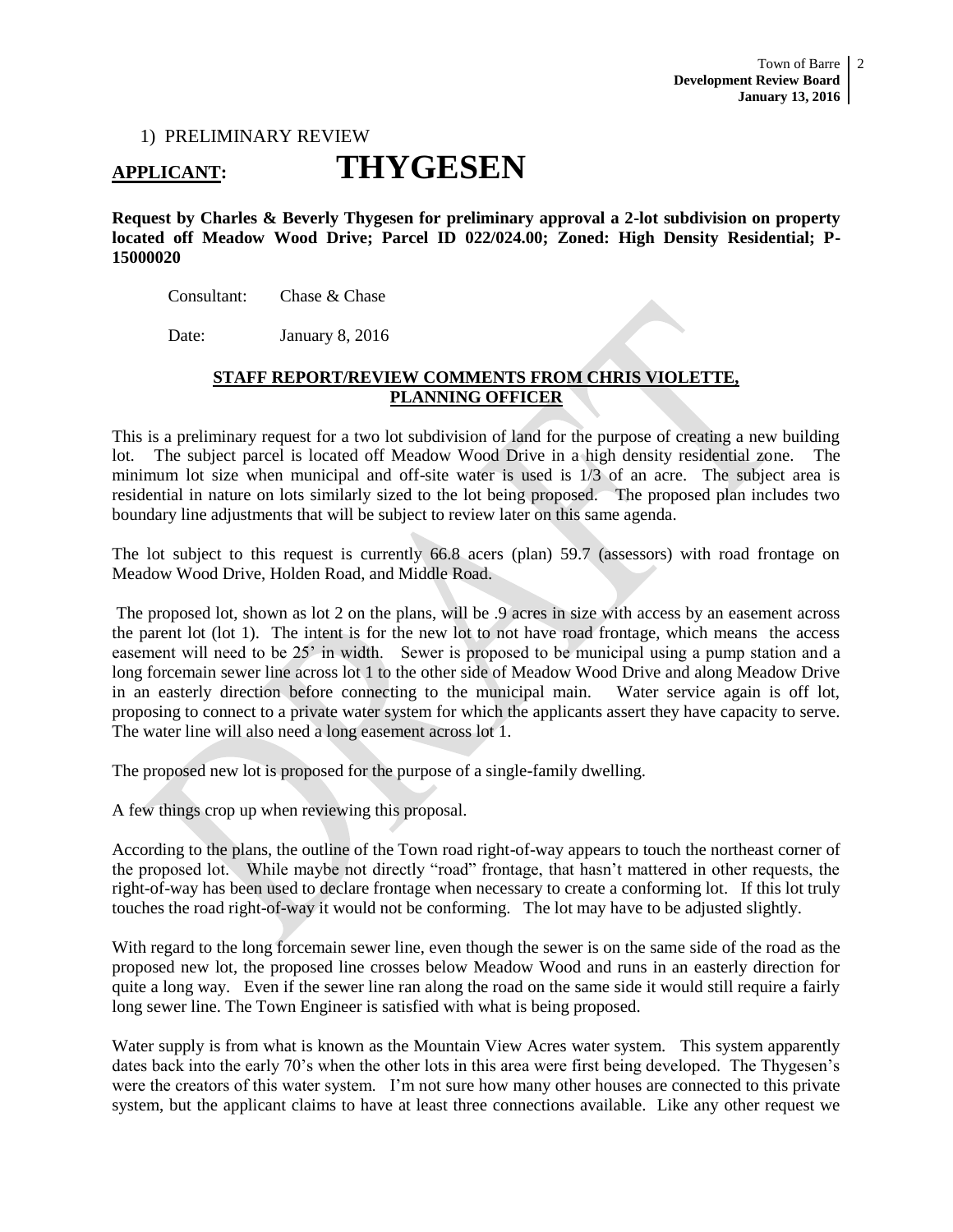should have confirmation of an ability to serve the proposed new lot with water.

This request is on this agenda later for final approval as well. However, there are several questions that hopefully can be answered before final. Those questions include, is the lot actually touching the right-ofway of Meadow Wood Drive? Does the Mountain View water system have the ability to serve? Why is there a large discrepancy in the land size of the parent lot, 66.8 acres according to the plans and 59.7 according to the accessing records?

#### **REVIEW COMMENTS FROM HARRY HINRICHSEN, TOWN ENGINEER**

I have reviewed the subdivision request and have comments relating to sewer and road access issues.

The sewer force main is a long run at approximately  $640'$  +/- to the point of main line connection. The jurisdiction for the edge of the service territory is somewhat in question but it is questionable as whether this proposed lot would fall within the service territory. The nearest lot up hill is already served by a force main sewer making the proposed lot over 300' away by the shortest distance available. Based on my previous experience, providing sewer service by force for this parcel could be question for the Sewer Board to resolve. I have no problem with serving by the force main proposed. **This situation may actually be beyond the reasonable limit for service at the very least it may be something to send to the Sewer Board for clarification. The developer will need to make it clear to whoever the lot is sold that the new owners will be responsible for the repairs and maintenance of the line after it is installed.**

The access off the Town's Right-of-Way beyond the cul-de-sac may need a drainage culvert. This should be clarified as to whether a culvert is needed. Since one will most likely be needed, the minimum size culvert would be 18" diameter. The developer is requesting a right-of-way beyond the driveway and as such the culvert should be an improvement that is paved at least in part by the developer.

#### **SUMMARY OF RECOMMENDATIONS & CONDITIONS:**

Hopefully the question above and be resolved before the meeting allowing this proposed subdivision to move to final.

#### **ADDITIONAL COMMENTS:**

Thygesen recused

CV gave a summary with changes relevant to the comments since they were written.

Lot size changed to 1-acre after concerns were raised by Violette.

Property line will be moved 10' down, making the right-of-way 60', and making sure the new lot doesn't have road frontage.

The site will have a drilled well and will not access the shared-well for the development.

There will be an easement across Thygesen's for sewer access.

CV stated as proposed now the lot is conforming.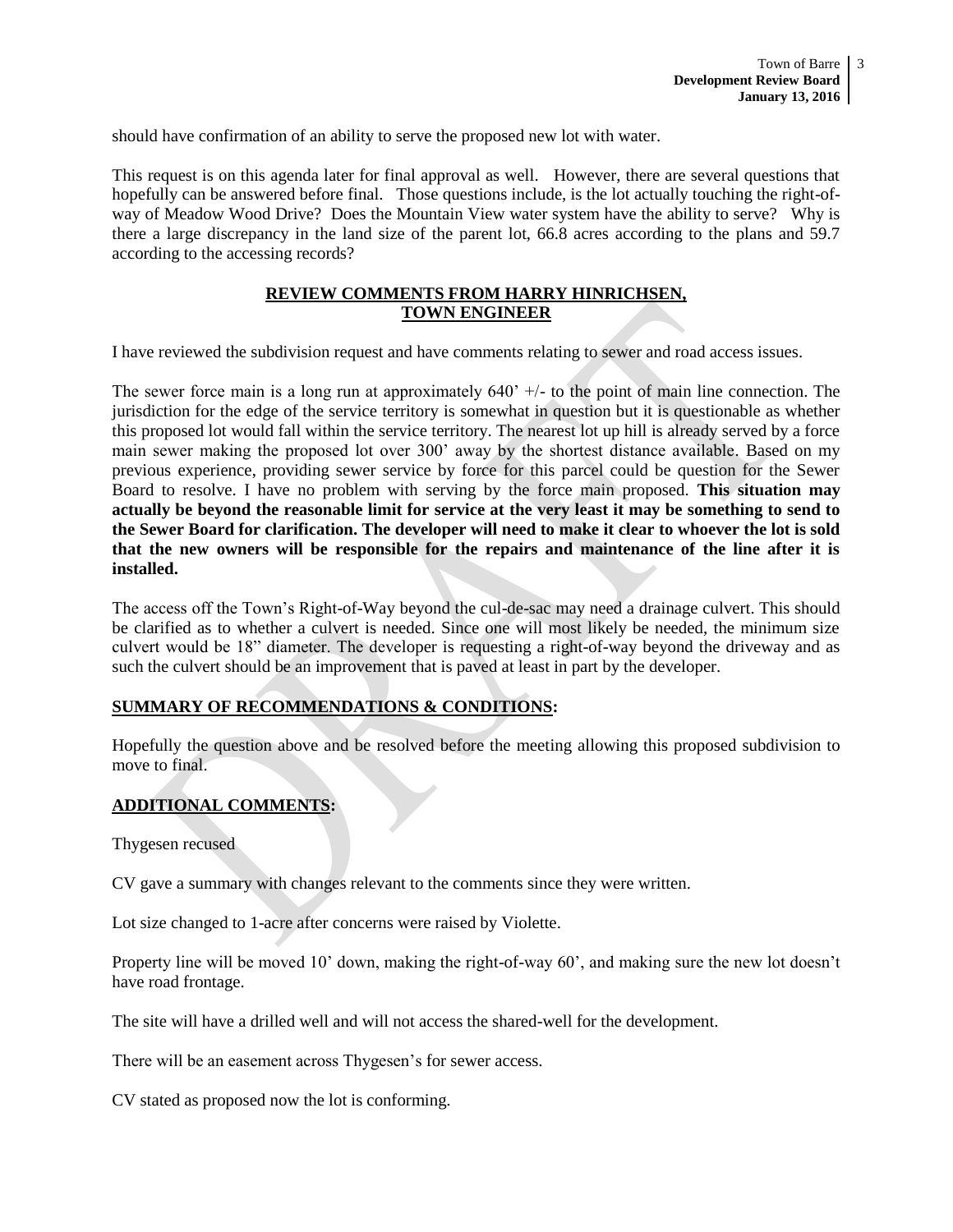Thygesen stated he can use the man-hole in front of the Hislop/Sanborn dwelling if need be.

Sanborn clarified that the sewer will be across the road and on Thygesen's property.

Pam Hislop – stated the manhole is falling apart and smells.

Sanborn suggested that the 18" culvert should be added to the conditions for final.

#### **MOTION & RECOMMENDATION:**

*On a motion by Sanborn, seconded by Reaves, the Development Review Board voted to grant preliminary approval to Charles & Beverly Thygesen for preliminary approval a 2-lot subdivision on property located off Meadow Wood Drive; Parcel ID 022/024.00; Zoned: High Density Residential; P-15000020*

#### **DISCUSSION:**

CONDITIONS Yes\_\_\_\_ No\_\_\_\_ MOTION BY: SANBORN SECOND BY: REAVES

#### **ROLL CALL:**

Mark Nicholson \_YES\_ Charles Thygesen, Sr. RECUSED Jon Valsangiacomo YES **Cedric Sanborn YES** Shaun Driscoll YES Mark Reaves <u>YES</u> Greg Richards **\_ABSENT** \*Jim Fecteau \_YES\_ \*John Hameline \_ \_

*\*Alternate Development Review Board Members*

2) WARNED PUBLIC HEARINGS

**APPLICANT: FECTEAU**

**Request by Viateau & Patricia Fecteau for final approval for a 4-lot subdivision on property located off Beckley Hill Road; Parcel ID 008/029.00; Zoned: Medium Density Residential; P-15000013**

Consultant: Chase and Chase

Date: January 8, 2016

#### **STAFF REPORT/REVIEW COMMENTS FROM CHRIS VIOLETTE, PLANNING OFFICER**

This is a warned public hearing for the purpose of considering approval of a four lot subdivision. This plan was given preliminary approval last month and moved to final this month. The current lot is shown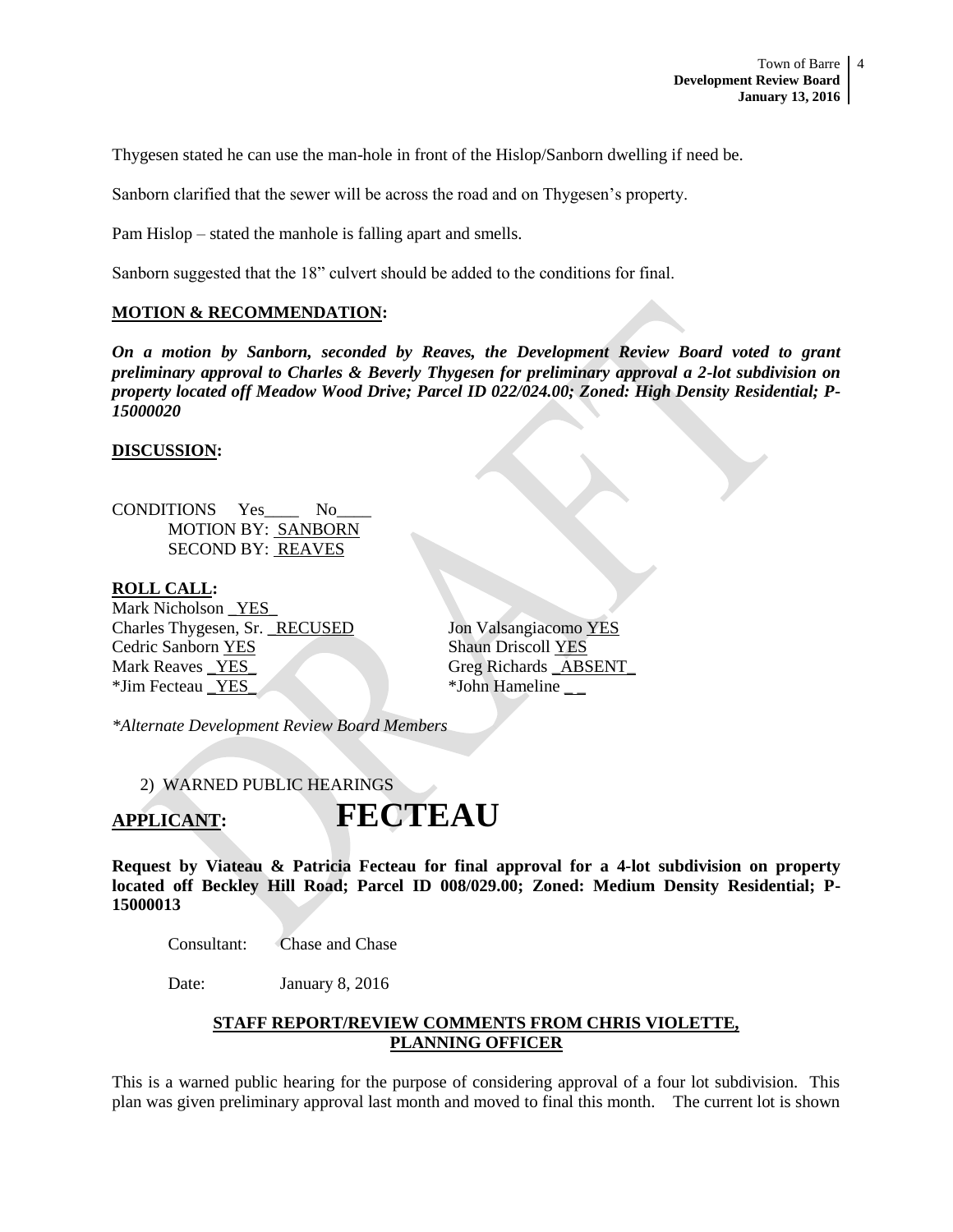to be 33 acres in size and is located in a medium density residential zone which has a 1 acre minimum lot size when municipal sewer is used with onsite water. Minimum road frontage is 200 feet. The subject parcel is located in a residential area with medium sized lots.

The plan creates lot 6 at 1.41 acre in size with the applicants existing homestead located on it. The lot is shown to have 218 feet of road frontage along another proposed road but not the same one that the access is currently or proposed to be. Municipal sewer will service this lot. Water is onsite.

The plan creates lot 7 at 1.01 acres. Lot 7 is proposed with a single-family dwelling with 307 feet of road frontage and access off the proposed new road. Municipal sewer will service this lot, water is onsite.

The plan creates a 1.92 acres parcel that is intended to be conveyed to the Town of Barre for the purpose of new Town roads. Last month's plans showed a .55 acre parcel to be conveyed but this month's plans correctly includes it as part of the overall land to be conveyed to the Town. That land includes the existing shared driveway that provides access to the homes that already exist along with a strip of land that contains the sewer line. Two roads will be developed over this land encompassing the existing shared driveway and a new road that will head towards the northeast. This segment of proposed road will connect with another that is part of the three lot Fecteau Residential subdivision on this same agenda.

Remaining land is shown to be 28.6 acres and does not have road frontage but does have access to what will be a Town road by way of a 60 foot right-of-way. This right-of-way will need to be created will be a Town road by way of a  $60$  foot right-of-way. immediately in order to make this lot conforming.

Plan submitted now show details with regard to the road construction of two new roads and a sewer line extension. This first road consists of the existing driveway and will be 679 feet long. The second road, which along with the three lot subdivision of Fecteau Residential on this same agenda will be approximately 610 feet long. The sewer line extension of 300 feet is incorporated into the second road.

The applicant was directed to get Selectboard approval of the second road (first road is already approved) and sewer line extension between last month's preliminary approval and this month's final. The applicant did get on the Selectboard's January 12<sup>th</sup> agenda but that meeting was subsequently canceled. The applicant will now be on the January  $19<sup>th</sup>$  Selectboad agenda.

Normally final approval wouldn't come without Selectboard conceptual approval but in this case I suggest conditioning final approval that Selectboard approval of the road and sewer extension is required. It was not the applicant's fault they didn't get the Selectboard's blessing before this meeting.

#### **REVIEW COMMENTS FROM HARRY HINRICHSEN, TOWN ENGINEER**

I have reviewed the subdivision request and have comments relating to road, sewer and stormwater runoff issues.

The road segment proposed in in the development consists of an extension of  $610'$  +/- off the new rod accessing this property from Beckley Hill Road. The new road will be a total of 350' +/- from Beckley Hill for a total of 960' +/-. **The road will have issues should the developers wish to extend it further in the future.**

There will be a sewer line extension of 288' of 8" sewer to serve the proposed development. This sewer will need to be reviewed for take-over by the Town. It does not need to have the density requirements to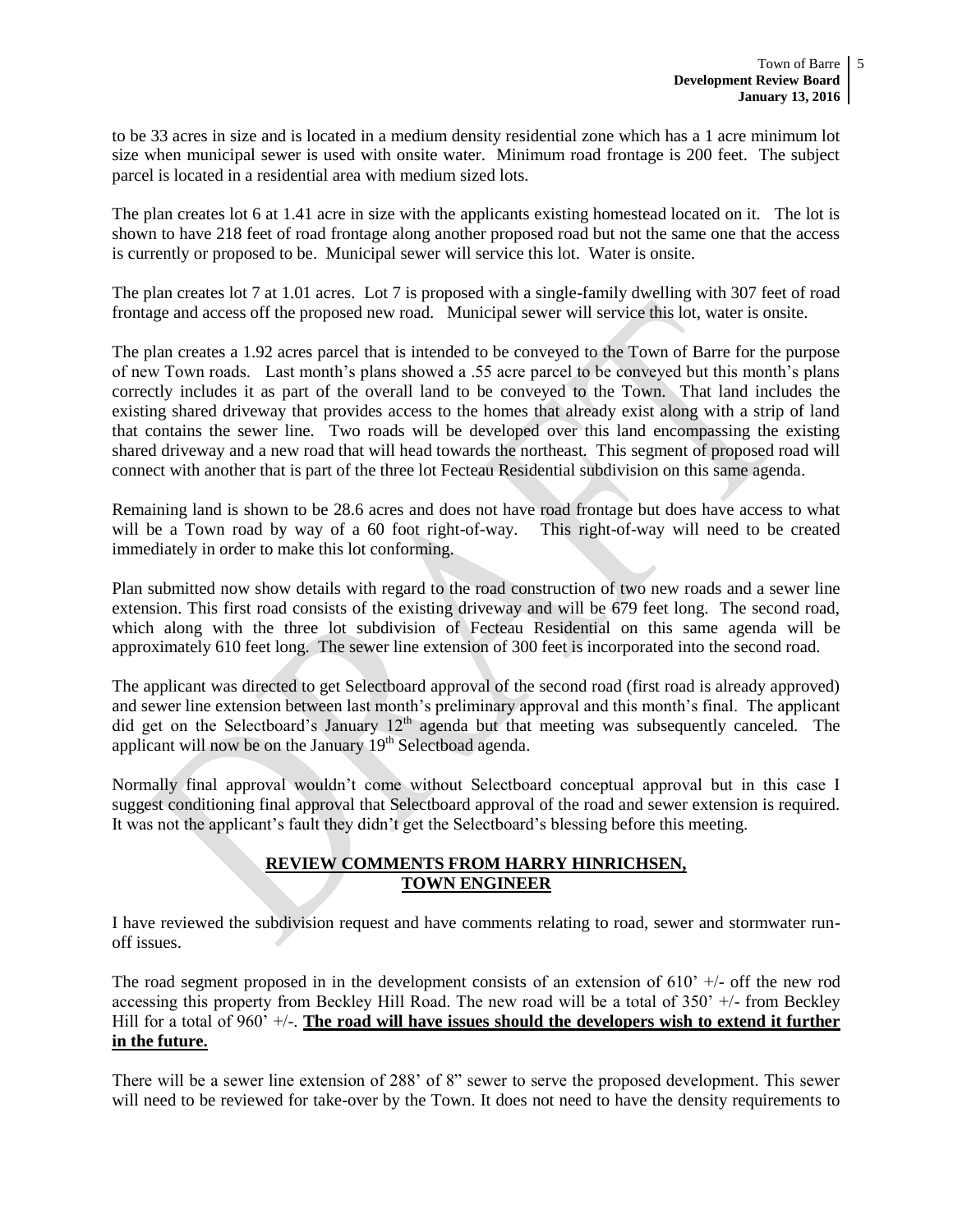meet the Town's policy for sewer extension and take-over since it is within the Sewer Service Territory as outlined for the Beckley Hill Area.

The drainage and run-off in several areas needs to be addressed with this project proposal.

#### **Along the westerly side of new V & P Lot #7, the swale will need to have erosion control measures (either stone lined ditch or check dams and erosion matting) provided as there is some serious erosion along the lot line already.**

I don't think the headwall treatment at the intersection of the new road segment is sufficient**. Drainage at the intersection of the new road segment and the existing shared roadway needs a better headwall arrangement prior to going into the entrance of the 30" HDPE drain pipe under the new road segment.**

**The erosion issues downstream (west) of the drainage outlet of the 30" HDPE also need to be mitigated as there are already some serious erosion issues to abutting neighbors Lamdin, Carboneau and Raspe. There may need to be detention measures provided to assist in the impact for this downstream area.**

#### **CV's SUMMARY OF RECOMMENDATIONS & CONDITIONS:**

With consideration to the conditions below, I recommend approval of this four lot subdivision.

- 1. The Selectboard must agree to the proposed road extension within 30 days of this approval or the subdivision will be null and void.
- 2. The 60 foot easement from land of Danny Fecteau to the remaining land must be executed within 30 days.
- 3. One (1)  $(18^{\circ} \times 24^{\circ})$  recording plat must be submitted to the Planning office for filing in the Town of Barre land records in accordance with Barre Town subdivision regulation and state statute within 180-days of approval.
- 4. Three (3) sets (24" x 36") paper copies of the final approved plan must be submitted to the Planning Office within 30-days of approval unless a request to extend is made and approved by staff.
- 5. An electronic copy of the final approved plan provided to the Planning and Zoning Office within 30-days of final approval.
- 6. No changes to the approved plan can be made unless first reviewed by either the Town Planning Officer, or the Town Engineer for a determination of significance. If it is determined that an proposed change is significant, the plan will be required to go back before the Development Review Board for approval of the proposed change.
- 7. Failure to comply with any conditions as stated herein, could lead to nullification of this subdivision.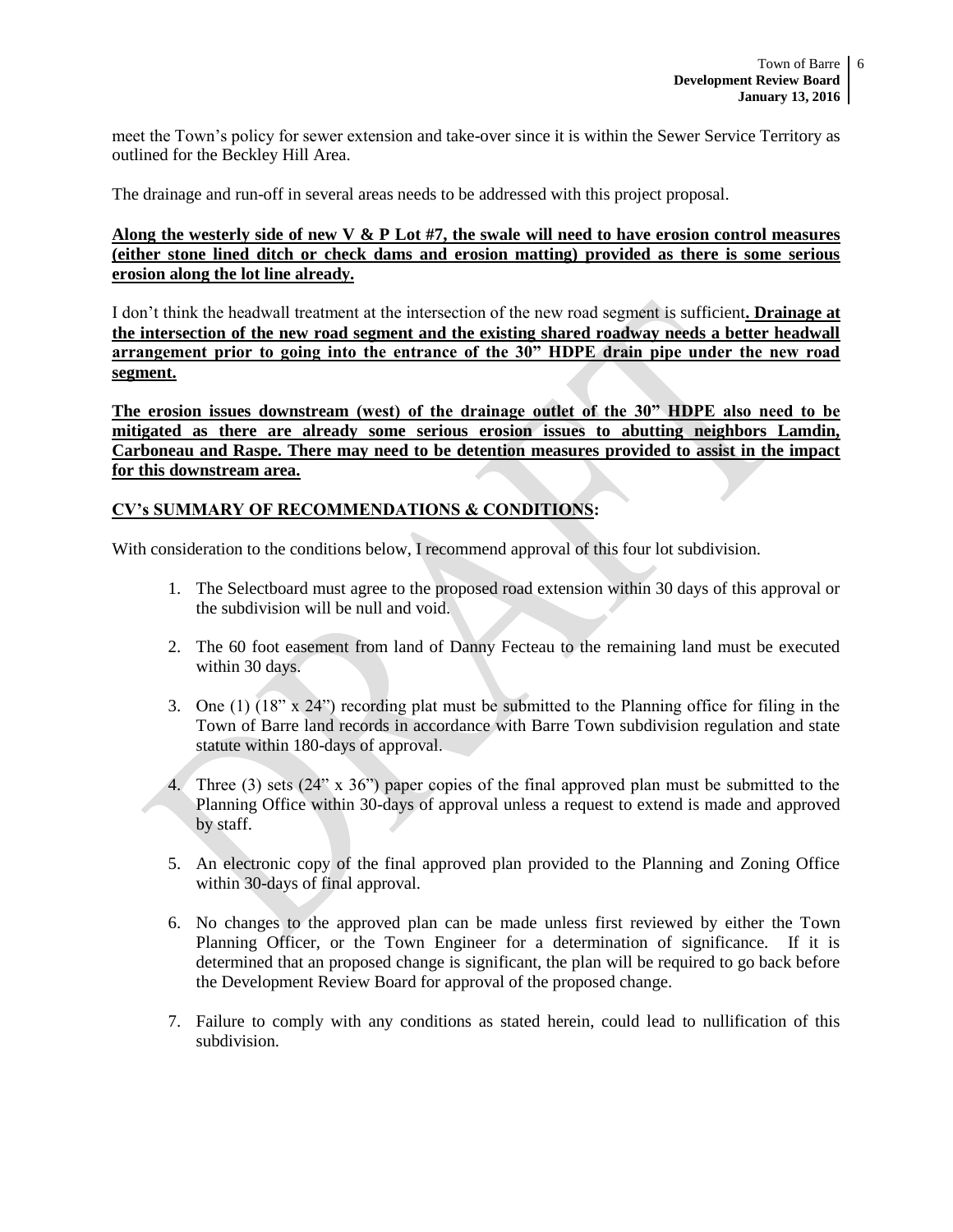- 8. Along the westerly side of new V  $&$  P Lot #7, the swale will need to have erosion control measures (either stone lined ditch or check dams and erosion matting) provided as there is some serious erosion along the lot line already.
- 9. Drainage at the intersection of the new road segment and the existing shared roadway needs a better headwall arrangement prior to going into the entrance of the 30" HDPE drain pipe under the new road segment.
- 10. The erosion issues downstream (west) of the drainage outlet of the 30" HDPE also need to be mitigated as there are already some serious erosion issues to abutting neighbors Lamdin, Charbonneau and Raspe. There may need to be detention measures provided to assist in the impact for this downstream area.

#### **ADDITIONAL COMMENTS:**

Fecteau recused.

CV gave a summary of this agenda item.

CV stated that the Fecteau's were supposed to go to the Selectboard, but the meeting was canceled and they were unable to attend, however they are on the January  $19<sup>th</sup>$  agenda. CV recommends approval.

Erosion measures are being taken care with approval from the Town Engineer and will recommend to the Selectboard road approval.

#### **MOTION & RECOMMENDATION:**

*On a motion by Sanborn, seconded by Reaves, the Development Review Board voted to approve the request by Viateau & Patricia Fecteau for final approval for a 4-lot subdivision on property located off Beckley Hill Road; Parcel ID 008/029.00; Zoned: Medium Density Residential; P-15000013; Approval is subject to conditions 1 – 10.*

#### **DISCUSSION:**

CONDITIONS Yes\_\_X\_\_ No\_\_\_\_ MOTION BY: SANBORN SECOND BY: REAVES

**ROLL CALL:** Mark Nicholson \_YES\_ Charles Thygesen, Sr. \_YES\_ Jon Valsangiacomo YES Cedric Sanborn YES Shaun Driscoll YES Mark Reaves \_YES\_ Greg Richards \_ABSENT\_ \*Jim Fecteau \_RECUSED \*John Hameline \_ \_

*\*Alternate Development Review Board Members*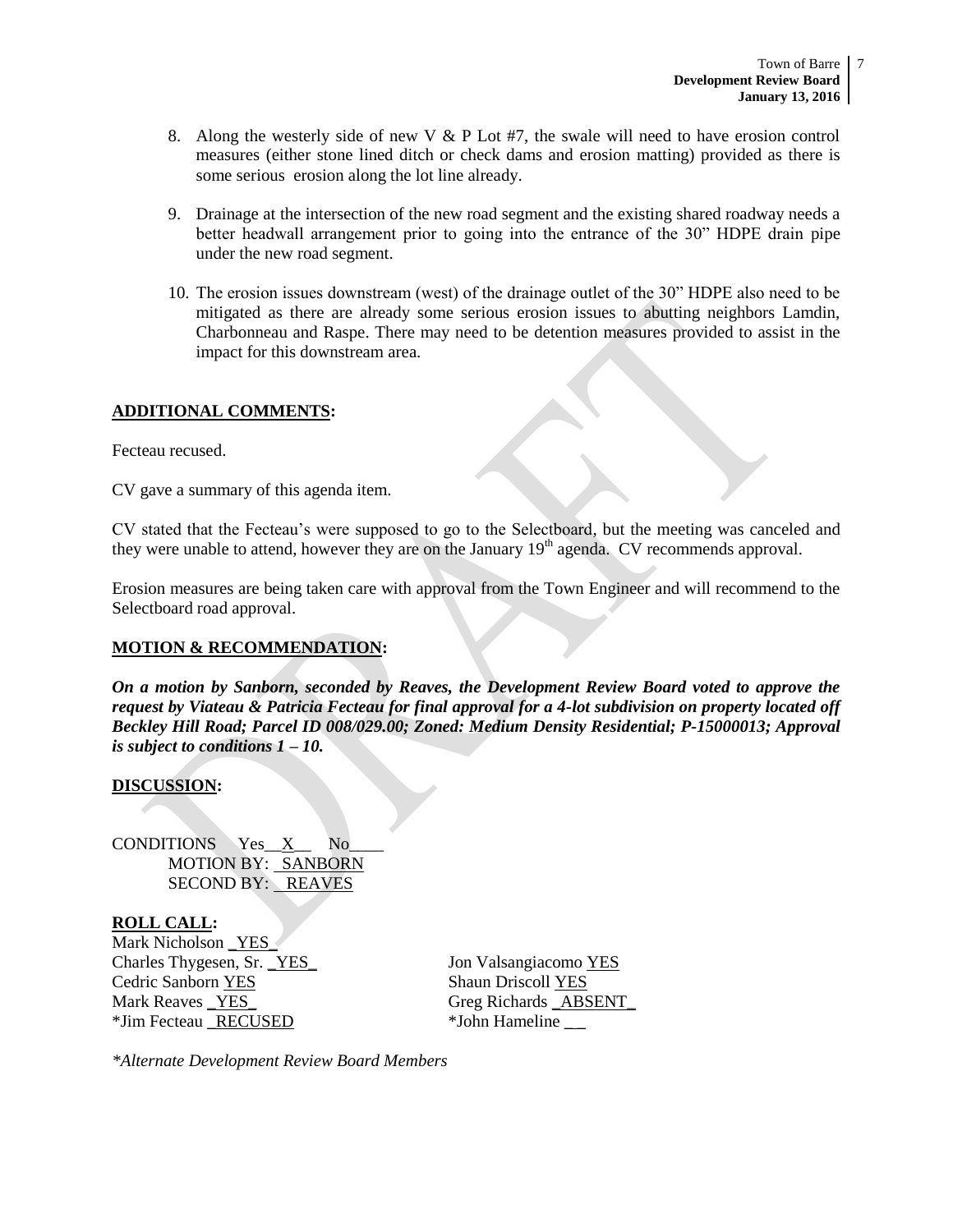Town of Barre 8 **Development Review Board January 13, 2016**

### **APPLICANT: FECTEAU**

**Request by Fecteau Residential for final approval for a 3-lot subdivision on property located off Nichols Rd: Parcel ID 008/021.02; Zoned: Medium Density Residential; P-150000016** 

Consultant: Chase and Chase

Date: January 8, 2016

#### **STAFF REPORT/REVIEW COMMENTS FROM CHRIS VIOLETTE, PLANNING OFFICER**

This is a warned public hearing for consideration of a three lot subdivision of land. The subject parcel is currently 29.9 acres and is located in a medium density residential zone which has a minimum lot size of one acre when municipal sewer is used with onsite water. Minimum road frontage is 200 feet. The subject parcel is located in a residential area with medium sized lots.

The plan creates lot 4 at 3.18 acre in size. The lot is proposed with a single-family dwelling with access of a proposed new Town Road. The lot is shown to have 200 feet of road frontage along the proposed road. Municipal sewer will service this lot. Water is onsite.

There is proposed an unnumbered lot of .22 acres to be conveyed to the Town of Barre for the purpose of a new Town road. This is the extension of the road created as part of the Vic and Pat Fecteau four lot subdivision created earlier on this agenda.

Also shown on the plans is a .03 acre temporary easement from Fecteau Residential to the Town of Barre for a temporary turn-around.

Plans submitted now show details with regard to the road construction and a sewer line extension. The section of road, considered the second road (first road created as part of the V&P Fecteau four lot subdivision), will be 610 feet long. Of the 610 feet, only about 200 feet of the road is being constructed on this lot. The road will end in a right hand hammerhead turn-around. An easement to the Town of Barre is required for that turn-around. The sewer line extension of 300 feet is incorporated into the second road.

The applicant was directed to get Selectboard approval of the second road (first road is already approved) and sewer line extension between last month's preliminary approval and this month's final. The applicant did get on the Selectboard's January  $12<sup>th</sup>$  agenda but that meeting was subsequently canceled. The applicant will now be on the January  $19<sup>th</sup>$  Selectboad agenda.

Normally final approval wouldn't come without Selectboard conceptual approval but in this case I suggest conditioning final approval that Selectboard approval of the road and sewer extension is required. It was not the applicant's fault they didn't get the Selectboard's blessing before this meeting.

#### **CV's SUMMARY OF RECOMMENDATIONS & CONDITIONS:**

With consideration to the conditions below, I recommend approval of this three lot subdivision.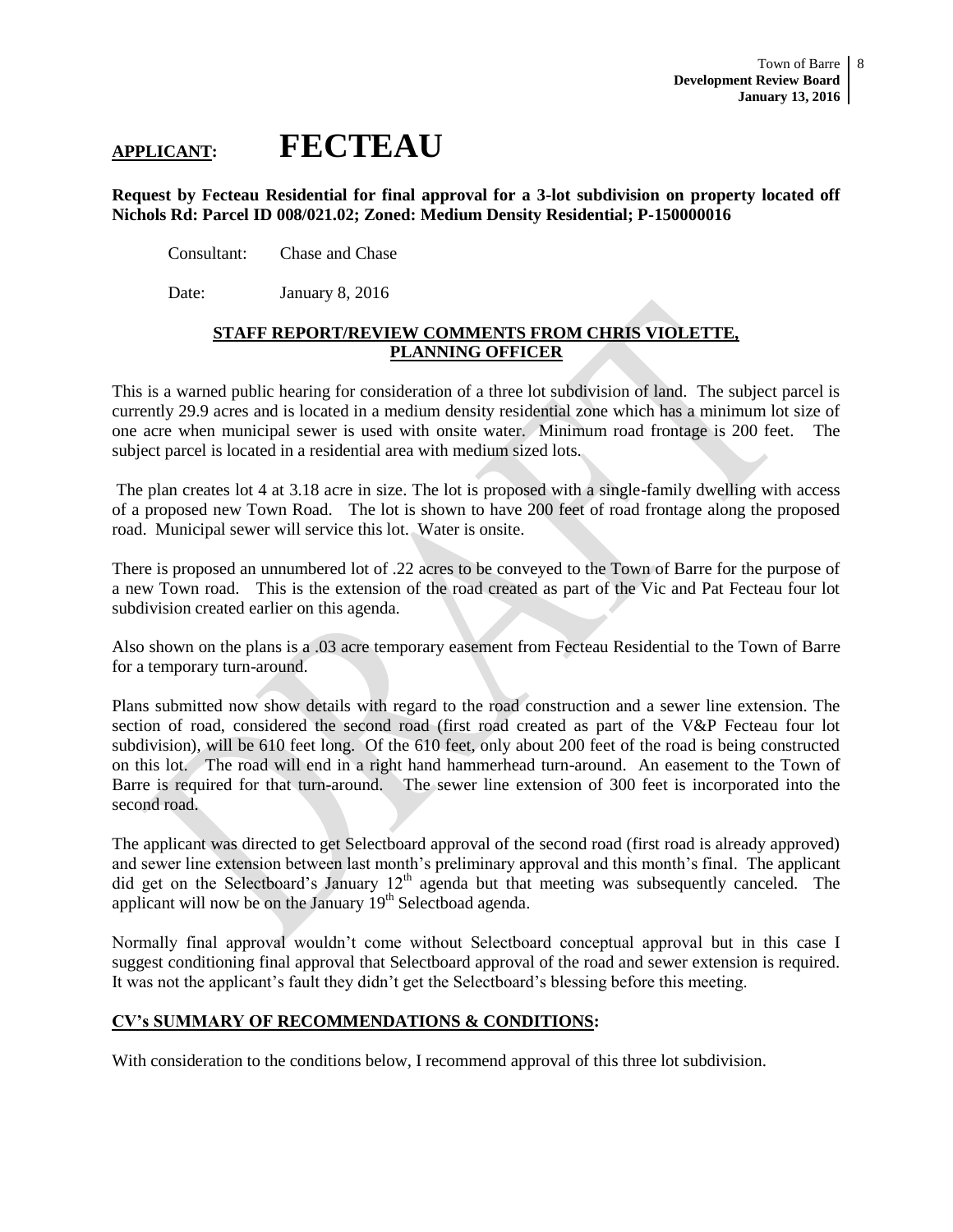- 1. The Selectboard must agree to the proposed road extension within 30 days of this approval or the subdivision will be null and void.
- 2. One (1)  $(18" \times 24")$  recording plat must be submitted to the Planning office for filing in the Town of Barre land records in accordance with Barre Town subdivision regulation and state statute within 180-days of approval.
- 3. Three (3) sets (24" x 36") paper copies of the final approved plan must be submitted to the Planning Office within 30-days of approval unless a request to extend is made and approved by staff.
- 4. An electronic copy of the final approved plan provided to the Planning and Zoning Office within 30-days of final approval.
- 5. No changes to the approved plan can be made unless first reviewed by either the Town Planning Officer, or the Town Engineer for a determination of significance. If it is determined that an proposed change is significant, the plan will be required to go back before the Development Review Board for approval of the proposed change.
- 6. Failure to comply with any conditions as stated herein, could lead to nullification of this subdivision.

#### **ADDITIONAL COMMENTS:**

CV provided a brief summary.

CV reminded Fecteau that this plan still needs approval from the Selectobard and that they should attend the next available meeting. In fact the request to conceptually accept the road is on the Selecboards agenda January 19<sup>th</sup>.

#### **MOTION & RECOMMENDATION:**

*On a motion by Sanborn, seconded by Driscoll, the Development Review Board voted to approve the request by Fecteau Residential for final approval for a 3-lot subdivision on property located off Nichols Rd: Parcel ID 008/021.02; Zoned: Medium Density Residential; P-150000016; Approval is subject to conditions 1 – 6.* 

#### **DISCUSSION:**

CONDITIONS Yes $X$  No MOTION BY: SANBORN SECOND BY: DRISCOLL

#### **ROLL CALL:**

Mark Nicholson YES Charles Thygesen, Sr. <u>YES</u> Jon Valsangiacomo YES Cedric Sanborn YES Shaun Driscoll YES Mark Reaves \_YES\_ Greg Richards \_ABSENT\_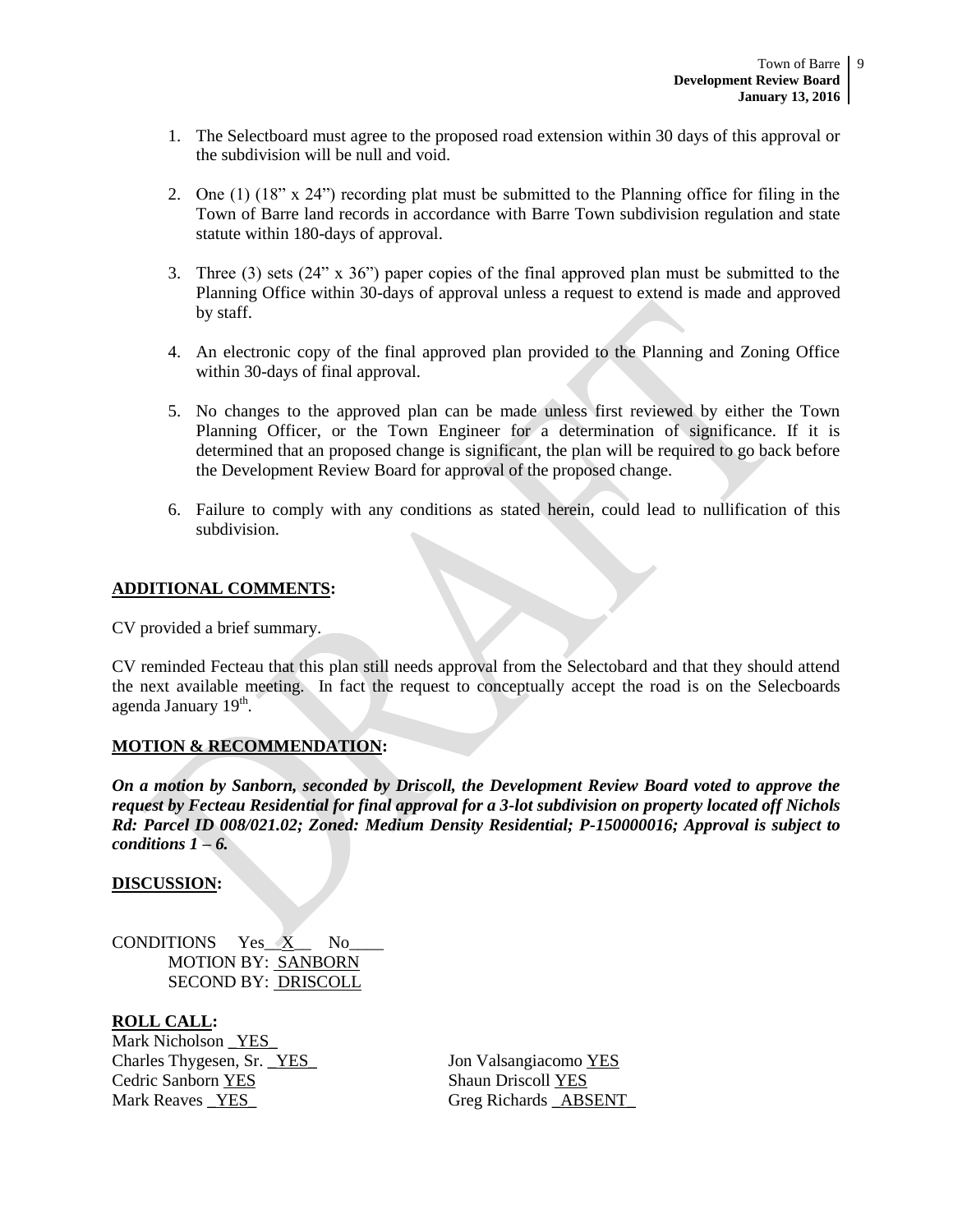\*Jim Fecteau RECUSED \*John Hameline

*\*Alternate Development Review Board Members*

### **APPLICANT: THYGESEN**

**Request by Charles & Beverly Thygesen for final approval a 2-lot subdivision on property located off Meadow Wood Drive; Parcel ID 022/024.00; Zoned: High Density Residential; P-15000020**

Consultant: Chase & Chase

Date: January 8, 2016

#### **STAFF REPORT/REVIEW COMMENTS FROM CHRIS VIOLETTE, PLANNING OFFICER**

This is a final warned public hearing for a proposed two lot subdivision of land for the purpose of creating a new building lot. This hearing assumes preliminary approval earlier on this agenda. The subject parcel is located off Meadow Wood Drive in a high density residential zone. The minimum lot size when municipal and off-site water is used is 1/3 of an acre. The subject area is residential in nature on lots similarly sized to the lot being proposed. The proposed plan includes two boundary line adjustments that will be subject to review later on this same agenda.

The lot subject to this request is currently 66.8 acers (plan) 59.7 (assessors) with road frontage on Meadow Wood Drive, Holden Road, and Middle Road.

The proposed lot, shown as lot 2 on the plans, will be .9 acres in size with access by an easement across the parent lot (lot 1). The intent is for the new lot to not have road frontage, which means the access easement will need to be 25' in width. Sewer is proposed to be municipal using a pump station and a long forcemain sewer line across lot 1 to the other side of Meadow Wood Drive and along Meadow Drive in an easterly direction before connecting to the municipal main. Water service again is off lot, proposing to connect to a private water system for which the applicants assert they have capacity to serve. The water line will also need a long easement across lot 1.

The proposed new lot is proposed for the purpose of a single-family dwelling.

There were a few items that cropped up during the preliminary review earlier on this agenda. It is hard for me to comment further without knowing how the earlier concerns have been addressed. Below are the comments from the preliminary review.

According to the plans, the outline of the Town road right-of-way appears to touch the northeast corner of the proposed lot. While maybe not directly "road" frontage, that hasn't mattered in other requests, the right-of-way has been used to declare frontage when necessary to create a conforming lot. If this lot truly touches the road right-of-way it would not be conforming. The lot may have to be adjusted slightly.

Water supply is from what is known as the Mountain View Acres water system. This system apparently dates back into the early 70's when the other lots in this area were first being developed. The Thygesen's were the creators of this water system. I'm not sure how many other houses are connected to this private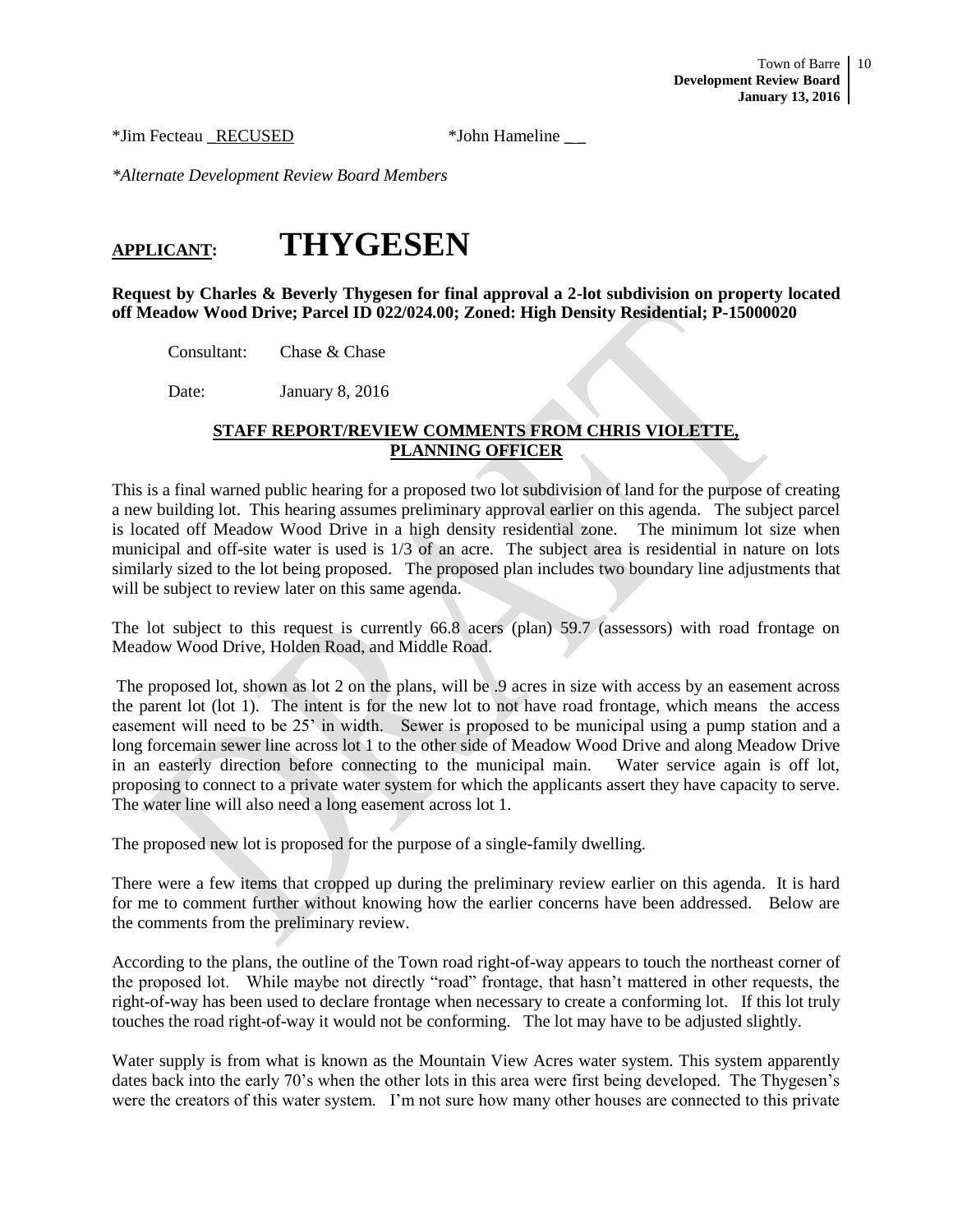system, but the applicant claims to have at least three connections available. Like any other request we should have confirmation of an ability to serve the proposed new lot with water.

#### **SUMMARY OF RECOMMENDATIONS & CONDITIONS:**

Final approval would be subject to having received preliminary approval earlier and all other issues worked out. Assuming that is the case, generally the creation of one new lot with off-site service is pretty basic and the board could approve with the following proposed conditions:

- 1. All easements and/or right-of-ways, as shown on the final (stamped approved) plans by Chase & Chase Surveyors, shall be created when the need arises in order to fulfill the development as proposed and approved. This include: Sewer and water lines as they cross the remaining land as well as an access and possibly a utility easement also across the remaining land.
- 2. One (1)  $(18" \times 24")$  recording plat must be submitted to the Planning office for filing in the Town of Barre land records in accordance with Barre Town subdivision regulation and state statute within 180-days of approval.
- 3. Three (3) sets (24" x 36") paper copies of the final approved plan must be submitted to the Planning Office within 30-days of approval unless a request to extend is made and approved by staff.
- 4. An electronic copy of the final approved plan provided to the Planning and Zoning Office within 30-days of final approval.
- 5. No changes to the approved plan can be made unless first reviewed by either the Town Planning Officer, or the Town Engineer for a determination of significance. If it is determined that an proposed change is significant, the plan will be required to go back before the Development Review Board for approval of the proposed change.
- 6. Failure to comply with any conditions as stated herein, could lead to nullification of this subdivision.
- 7. Future owners need to be made aware that the sewer line will not be taken over by the Town of Barre to be shown on final plans and in deeds.
- 8. Thygesen needs to seek an easement from the Town of Barre for the portion of the sewer line that crosses the Town road right-of-way.

#### **ADDITIONAL COMMENTS:**

Thygesen recused.

CV gave a brief summary and recommends approval with the added conditions of 7 & 8.

#### **MOTION & RECOMMENDATION:**

*On a motion by Sanborn, seconded by Fecteau, the Development Review Board voted to approve the request by Charles & Beverly Thygesen for final approval a 2-lot subdivision on property located off*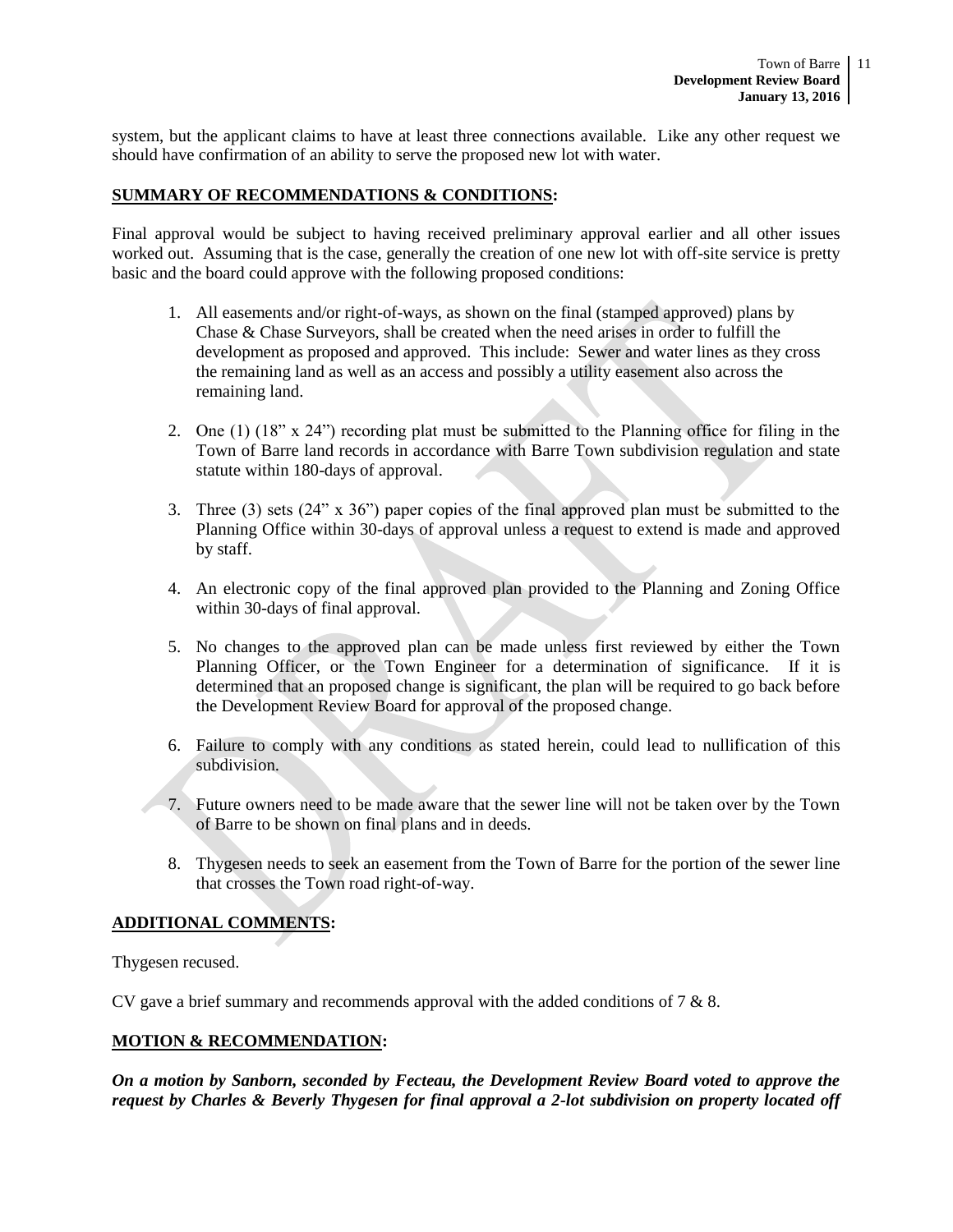*Meadow Wood Drive; Parcel ID 022/024.00; Zoned: High Density Residential; P-15000020; Approval is subject to conditions 1 – 8.*

**DISCUSSION:**

CONDITIONS Yes\_\_X\_\_ No\_\_\_\_ MOTION BY: SANBORN SECOND BY: FECTEAU

**ROLL CALL:** Mark Nicholson \_YES\_ Charles Thygesen, Sr. \_RECUSED Jon Valsangiacomo YES Cedric Sanborn YES Shaun Driscoll YES Mark Reaves <u>YES</u> Greg Richards **ABSENT** \*Jim Fecteau YES \*John Hameline

*\*Alternate Development Review Board Members*

## **APPLICANT: THYGESEN / GRANGE**

**Request by Charles & Beverly Thygesen and Perry & Kathleen Grange for a boundary line adjustment for property located off Meadow Wood Drive; Parcel ID 022/024.00 & 022/019.00; Zoned: High Density Residential; P-15000021 / 22**

Consultant: Chase and Chase

Date: January 8, 2016

#### **STAFF REPORT/REVIEW COMMENTS FROM CHRIS VIOLETTE, PLANNING OFFICER**

This is a warned public hearing for the purpose of a boundary line adjustment between two neighboring property owners. The subject properties are located off Meadow Wood Drive in a high density residential zone with minimum lot sizes of 1/3 of an acre when municipal sewer and off-site water is used.

The Thygesen lot is around 60 acres in size while the Grange parcel is .33 acres. The proposal calls for .33 acres to go from Thygesen to Grange doubling the size of the Grange lot to .66 acres. The Grange lot would also pick up additional 50 feet of road frontage. Both lot will remain conforming as a result of the BLA. There do not appear to be any current feature that would be affected by the proposal such as building setback, easements etc.

The main concern with this plan is that while the Granges have signed on as a co-applicant, there are still unanswered questions for them with Thygesen so that they can't make a final decision on whether to proceed with the BLA or not. This is problematic in the sense that if the lot for the BLA is created, do we know for sure it is going to transfer? The .33 acre lot being created to complete the BLA would be nonconforming if not merged with the land of Grange.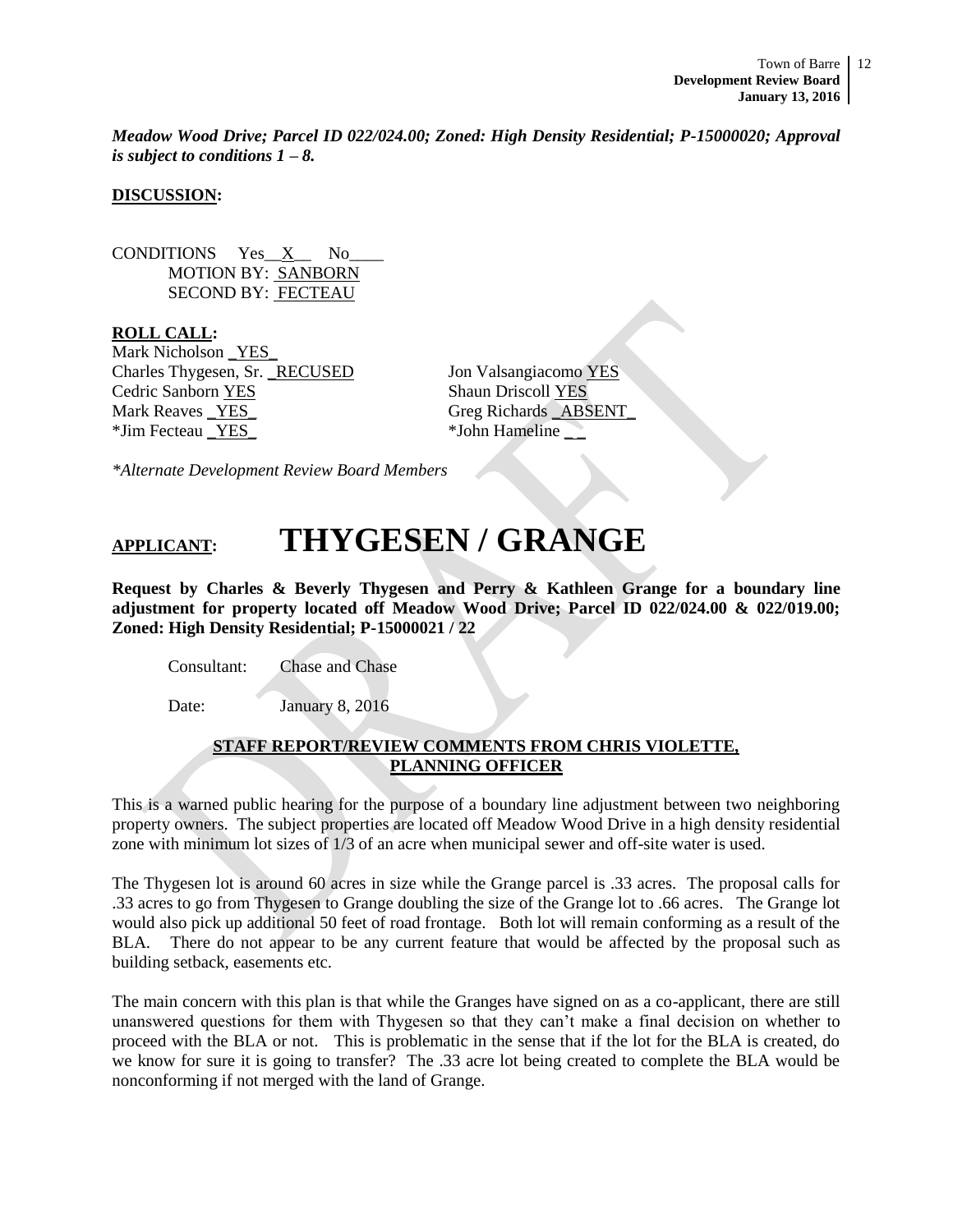Many years ago Mr. & Mrs Thygesen did something similar on a larger scale creating numerous small parcels with the plan of selling them and creating BLA's with abutting property owners. I assume that is what they are hoping to do here now too. However, creating nonconforming lots in the hope of selling them is not the cleanest way to do things.

Hopefully the answers the Granges seek will be answered before the meeting so we know this transfer is going to happen.

If it moves forward, the BLA will have to be completed by transferring the property to the Granges and then they will have to merge the two lots by deed.

#### **SUMMARY OF RECOMMENDATIONS & CONDITIONS:**

I am uncomfortable recommending approval not knowing that the BLA is going to be completed. If the board does grant approval here are some recommend conditions:

- 1. To complete this boundary line adjustment, a deed conveying the .33 acres from Thygesen to Grange must be completed within 30 days. Said deed must also clearly state that this land is merged, combined as one lot of .66 acres.
- 2. One (1) (18" x 24") recording plat must be submitted to the Planning office for filing in the Town of Barre land records in accordance with Barre Town subdivision regulation and state statute within 180-days of approval.
- 3. Three (3) sets (24" x 36") paper copies of the final approved plan must be submitted to the Planning Office within 30-days of approval unless a request to extend is made and approved by staff.
- 4. An electronic copy of the final approved plan provided to the Planning and Zoning Office within 30-days of final approval.
- 5. No changes to the approved plan can be made unless first reviewed by either the Town Planning Officer, or the Town Engineer for a determination of significance. If it is determined that an proposed change is significant, the plan will be required to go back before the Development Review Board for approval of the proposed change.
- 6. Failure to comply with any conditions as stated herein, could lead to nullification of this subdivision.

#### **ADDITIONAL COMMENTS:**

Thygesen and Valsangiacomo recused.

CV gave a summary of this item and indicated that the Granges are still not sure of all the details and whether they want this BLA to move forward.

There are no issues with setbacks.

Nicholson suggested a continuance; Thygesen stated that he doesn't want to wait another thirty days and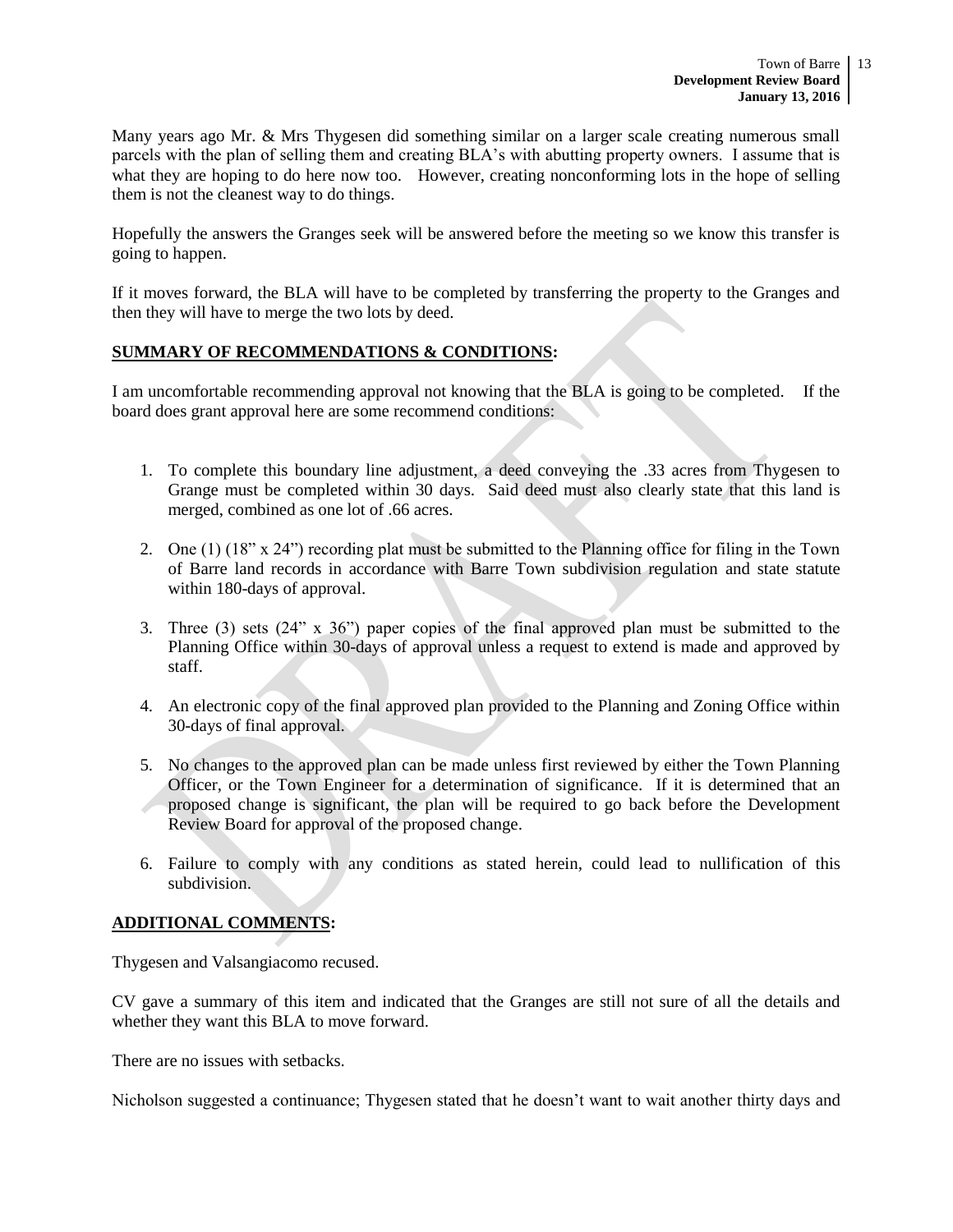doesn't like the policy that he'd have to have a deed in thirty days.

Sanborn stated that the procedure that is always used is to make sure the lots always have a home. Sanborn would like to continuance.

Reaves stated the process works and it's worked in the past. Doesn't have an issue with the boundary line adjustment, but wants to see it to be conforming to the policy in place.

#### **MOTION & RECOMMENDATION:**

*On a motion by Sanborn, seconded by Reaves, the Development Review Board voted to continue the request by Charles & Beverly Thygesen and Perry & Kathleen Grange for a boundary line adjustment for property located off Meadow Wood Drive until February 10, 2016; Parcel ID 022/024.00 & 022/019.00; Zoned: High Density Residential; P-15000021 / 22*

#### **DISCUSSION:**

CONDITIONS Yes No MOTION BY: SANBORN SECOND BY: REAVES

#### **ROLL CALL:**

Mark Nicholson YES Charles Thygesen, Sr. \_RECUSED Jon Valsangiacomo RECUSED **Cedric Sanborn YES** Shaun Driscoll YES Mark Reaves YES Greg Richards ABSENT \*Jim Fecteau \_YES\_ \*John Hameline \_ \_

*\*Alternate Development Review Board Members*

## **APPLICANT: THYGESEN / SANBORN & HISLOP**

**Request by Charles & Beverly Thygesen and Bruce Sanborn & Pamela Hislop for a boundary line adjustment for property located off Meadow Wood Drive; Parcel ID 022/024.00 & 022/018.00; Zoned: High Density Residential; P-15000023 / 24**

Consultant: Chase & Chase

Date: January 8, 2016

#### **STAFF REPORT/REVIEW COMMENTS FROM CHRIS VIOLETTE, PLANNING OFFICER**

This is a warned public hearing for the purpose of a boundary line adjustment between two neighboring property owners. The subject properties are located off Meadow Wood Drive in a high density residential zone with minimum lot sizes of 1/3 of an acre when municipal sewer and off-site water is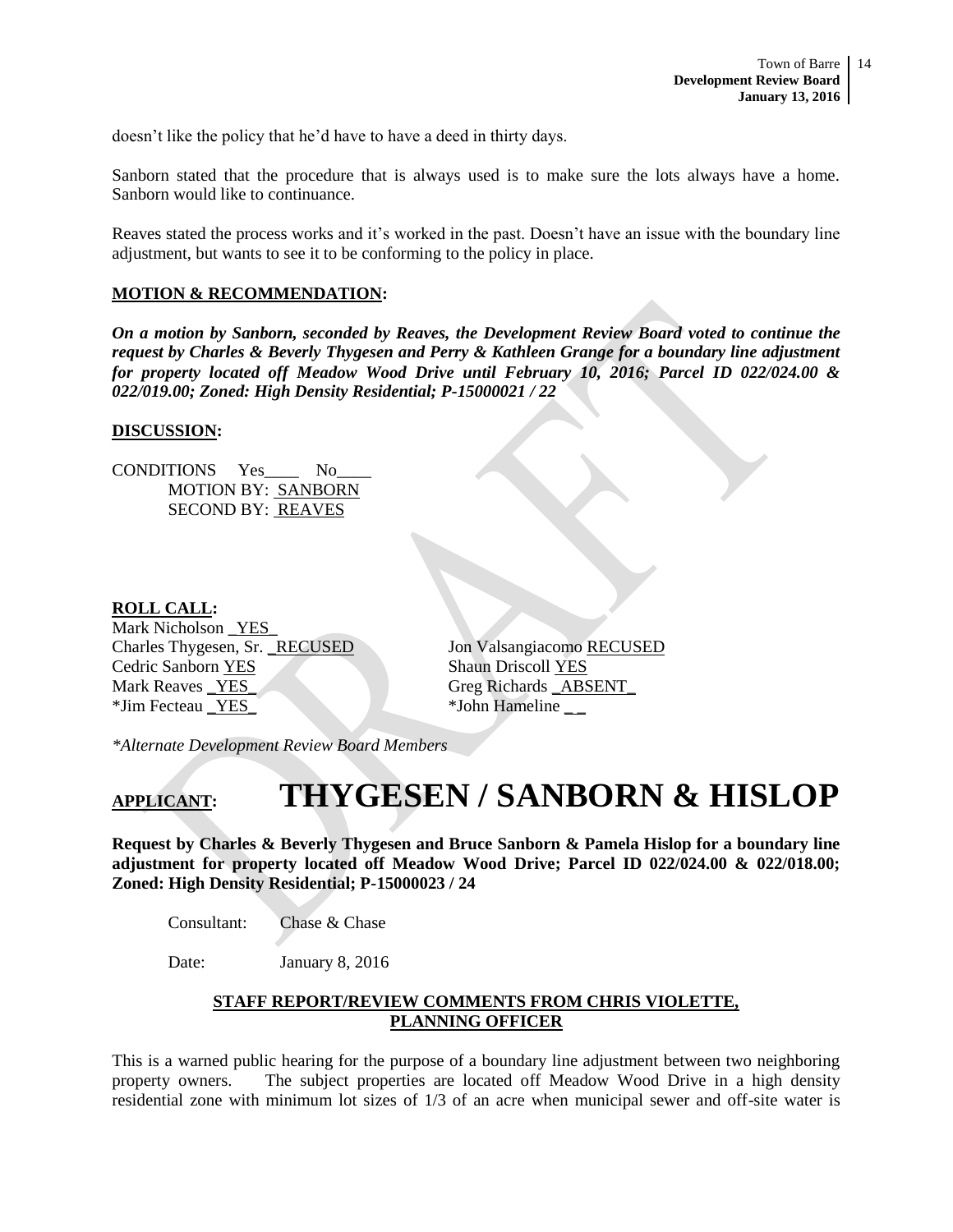used.

The Thygesen lot is around 60 acres in size while the Sanborn/Hislop parcel is .33 acres. The proposal calls for .18 acres to go from Thygesen to Sanborn/Hislop increasing their lot to .51 acres. This BLA would add land to the rear of the Sanborn/Hislop property. Both lots will remain conforming as a result of the BLA. There do not appear to be any current feature that would be affected by the proposal such as building setback, easements etc.

The main concern with this plan is that while the Sanborn and Hislop have signed on as a co-applicant, there are still unanswered questions for them with Thygesen so that they can't make a final decision on whether to proceed with the BLA or not. This is problematic in the sense that if the lot for the BLA is created, do we know for sure it is going to transfer? The .18 acre lot being created to complete the BLA would be nonconforming if not merged with the land of Sanborn/Hislop.

Many years ago Mr. & Mrs Thygesen did something similar on a larger scale creating numerous small parcels with the plan of selling them and creating BLA's with abutting property owners. I assume that is what they are hoping to do here now too. However, creating nonconforming lots in the hope of selling them is not the cleanest way to do things.

Hopefully the answers the Sanborn and Hislop seek will be answered before the meeting so we know this transfer is going to happen.

If it moves forward, the BLA will have to be completed by transferring the property to the Sanborn/ Hislop then they will have to merge the two lots by deed.

#### **CV's SUMMARY OF RECOMMENDATIONS & CONDITIONS:**

I am uncomfortable recommending approval not knowing that the BLA is going to be completed. If the board does grant approval here are some recommend conditions:

- 1. To complete this boundary line adjustment, a deed conveying the .18 acres from Thygesen to Sanborn/Hislop must be completed within 30 days. Said deed must also clearly state that this land is merged, combined as one lot of .51 acres.
- 2. One (1) (18" x 24") recording plat must be submitted to the Planning office for filing in the Town of Barre land records in accordance with Barre Town subdivision regulation and state statute within 180-days of approval.
- 3. Three (3) sets (24" x 36") paper copies of the final approved plan must be submitted to the Planning Office within 30-days of approval unless a request to extend is made and approved by staff.
- 4. An electronic copy of the final approved plan provided to the Planning and Zoning Office within 30-days of final approval.
- 5. No changes to the approved plan can be made unless first reviewed by either the Town Planning Officer, or the Town Engineer for a determination of significance. If it is determined that an proposed change is significant, the plan will be required to go back before the Development Review Board for approval of the proposed change.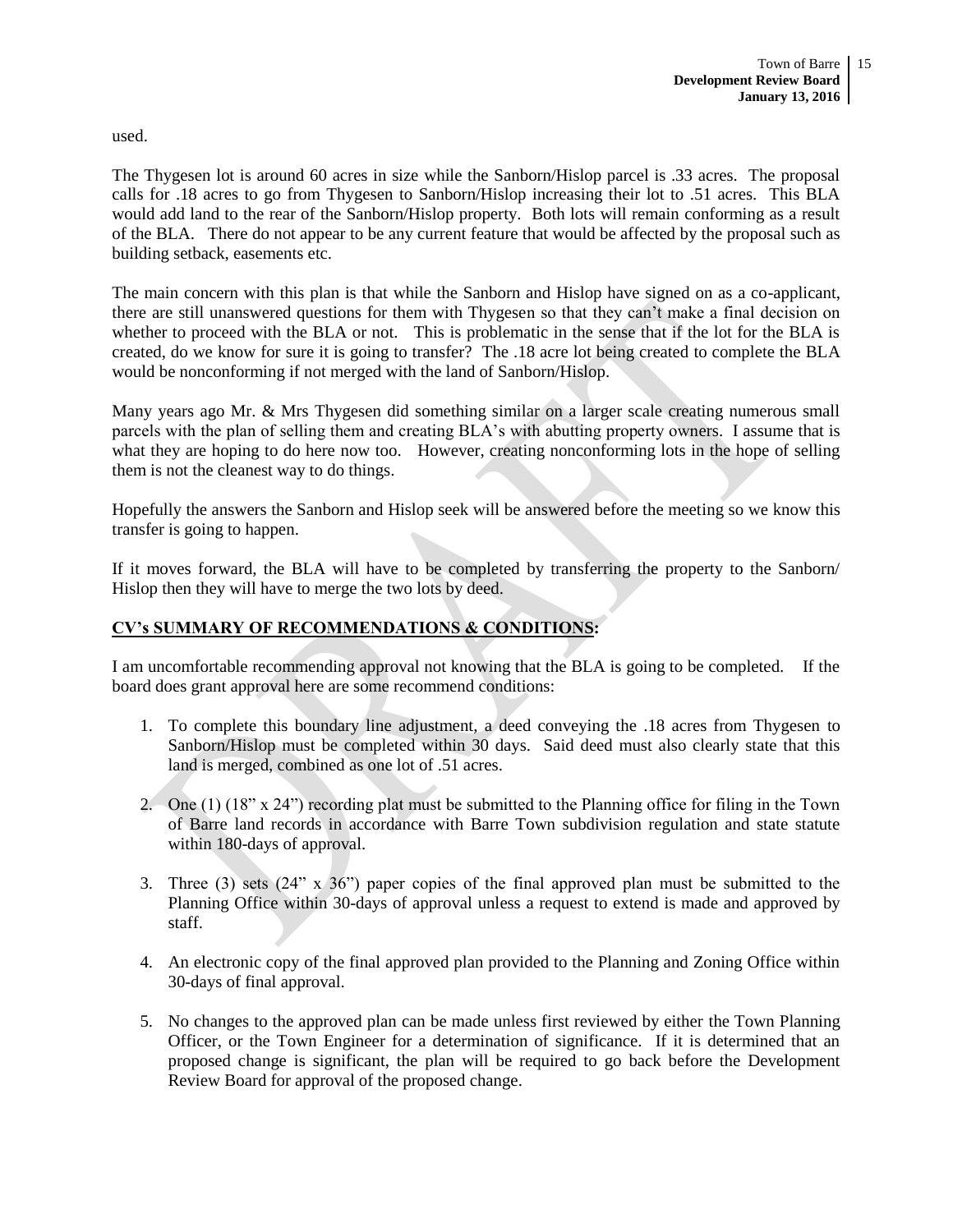6. Failure to comply with any conditions as stated herein, could lead to nullification of this subdivision.

#### **ADDITIONAL COMMENTS:**

Thygesen and Valsangiacomo recused.

CV gave a brief summary of this item and indicated that Sanborn/Hislop are still not sure of all the details and whether they want this BLA to move forward.

Board is good with the request, but a continuance is needed.

#### **MOTION & RECOMMENDATION:**

*On a motion by Sanborn, seconded by Reaves, the Development Review Board voted to continue the request by Charles & Beverly Thygesen and Bruce Sanborn & Pamela Hislop for a boundary line adjustment for property located off Meadow Wood Drive until February 10, 2016; Parcel ID 022/024.00 & 022/018.00; Zoned: High Density Residential; P-15000023 / 24*

#### **DISCUSSION:**

CONDITIONS Yes\_\_\_\_ No\_\_\_\_ MOTION BY: SANBORN SECOND BY: REAVES

#### **ROLL CALL:**

Mark Nicholson \_YES\_ Charles Thygesen, Sr. \_RECUSED Jon Valsangiacomo RECUSED **Cedric Sanborn YES** Shaun Driscoll YES Mark Reaves YES Greg Richards ABSENT \*Jim Fecteau YES \*John Hameline

*\*Alternate Development Review Board Members*

3) CONCEPTUAL REVIEW

#### **H.** SITE PLAN REVIEW

- 1) PRELIMINARY REVIEW
- 2) WARNED PUBLIC HEARINGS
- 3) CONCEPTUAL REVIEW

#### **I.** CONDITIONAL USE REVIEW (WARNED PUBLIC HEARINGS)

- **J.** VARIANCES (WARNED PUBLIC HEARINGS)
- **K.** FLOOD HAZARD REVIEW
- **L.** APPEALS OF ZONING ADMINISTRATORS DECISIONS